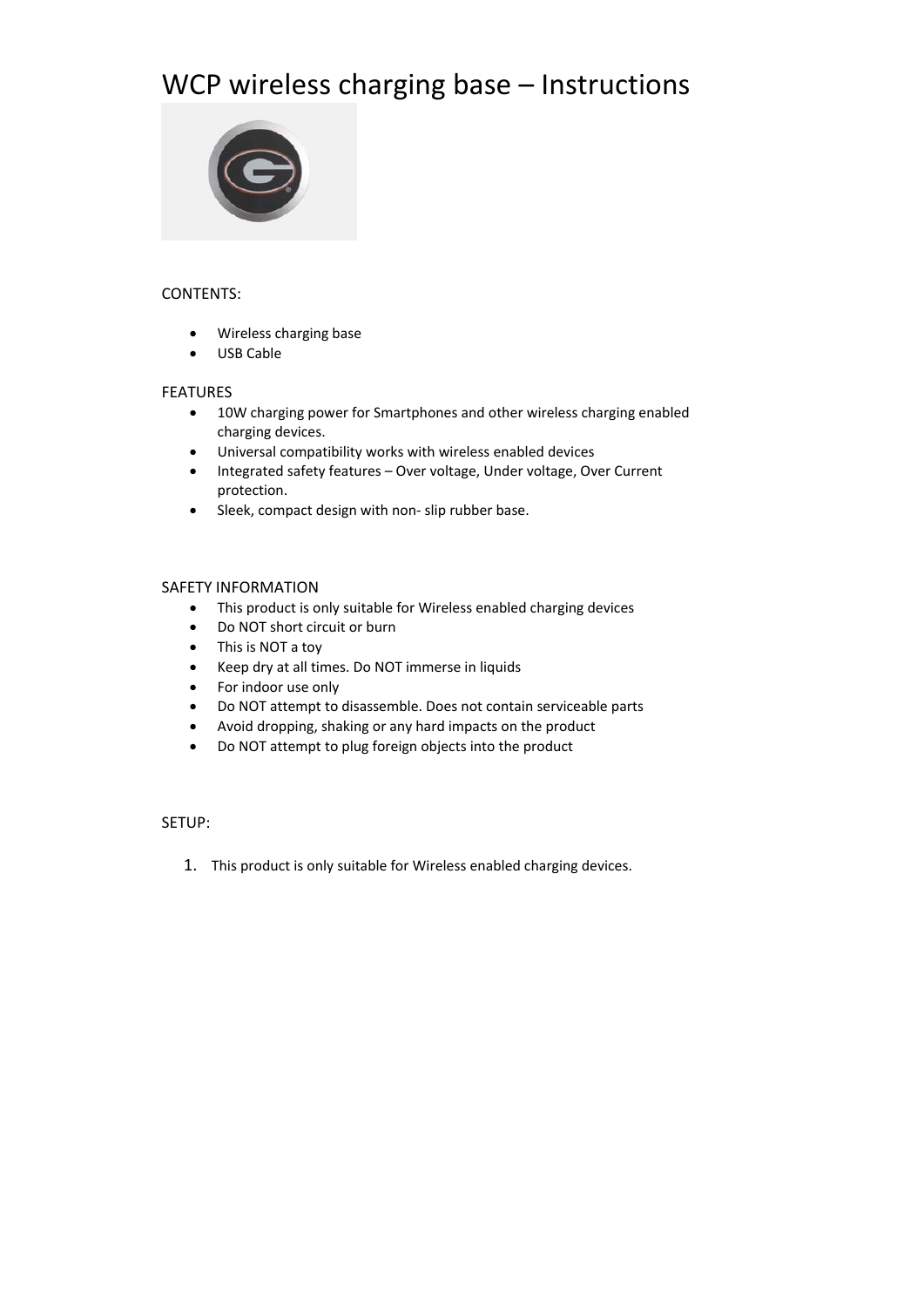- 2. Take the supplied charging cable and connect it to the Charging Mat then connect the cable to a USB A power source, this can be the charger supplied with your smartphone for example and then switch on.
- 3. Refer to your wireless enabled device and enable wireless charging this may be in the battery settings on your device.
- 4. Simply place your device in the centre of the Charging Mat to commence charging.
- 5. If charging does not commence immediately then reposition your device on the Charging Mat until your device begins to charge.
- 6. When your device is fully charged switch off the power source or remove your device from the Charging Mat.

### TECHNICAL DETAILS

Input:5V@2A / 9V@1.67A

Output:5V@1A/ 9V@1.1A

#### **FCC STATEMENT :**

This device complies with Part 15 of the FCC Rules. Operation is subject to the following two conditions: (1)This device may not cause harmful interference, and

(2)This device must accept any interference received, including interference that may cause undesired operation. **Warning:** Changes or modifications not expressly approved by the party responsible for compliance could void the user's authority to operate the equipment.

NOTE: This equipment has been tested and found to comply with the limits for a Class B digital device, pursuant to Part 15 of the FCC Rules. These limits are designed to provide reasonable protection against harmful interference in a residential installation. This equipment generates uses and can radiate radio frequency energy and, if not installed and used in accordance with the instructions, may cause harmful interference to radio communications. However, there is no guarantee that interference will not occur in a particular installation. If this equipment does cause harmful interference to radio or television reception, which can be determined by turning the equipment off and on, the user is encouraged to try to correct the interference by one or more of the following measures:

Reorient or relocate the receiving antenna.

Increase the separation between the equipment and receiver.